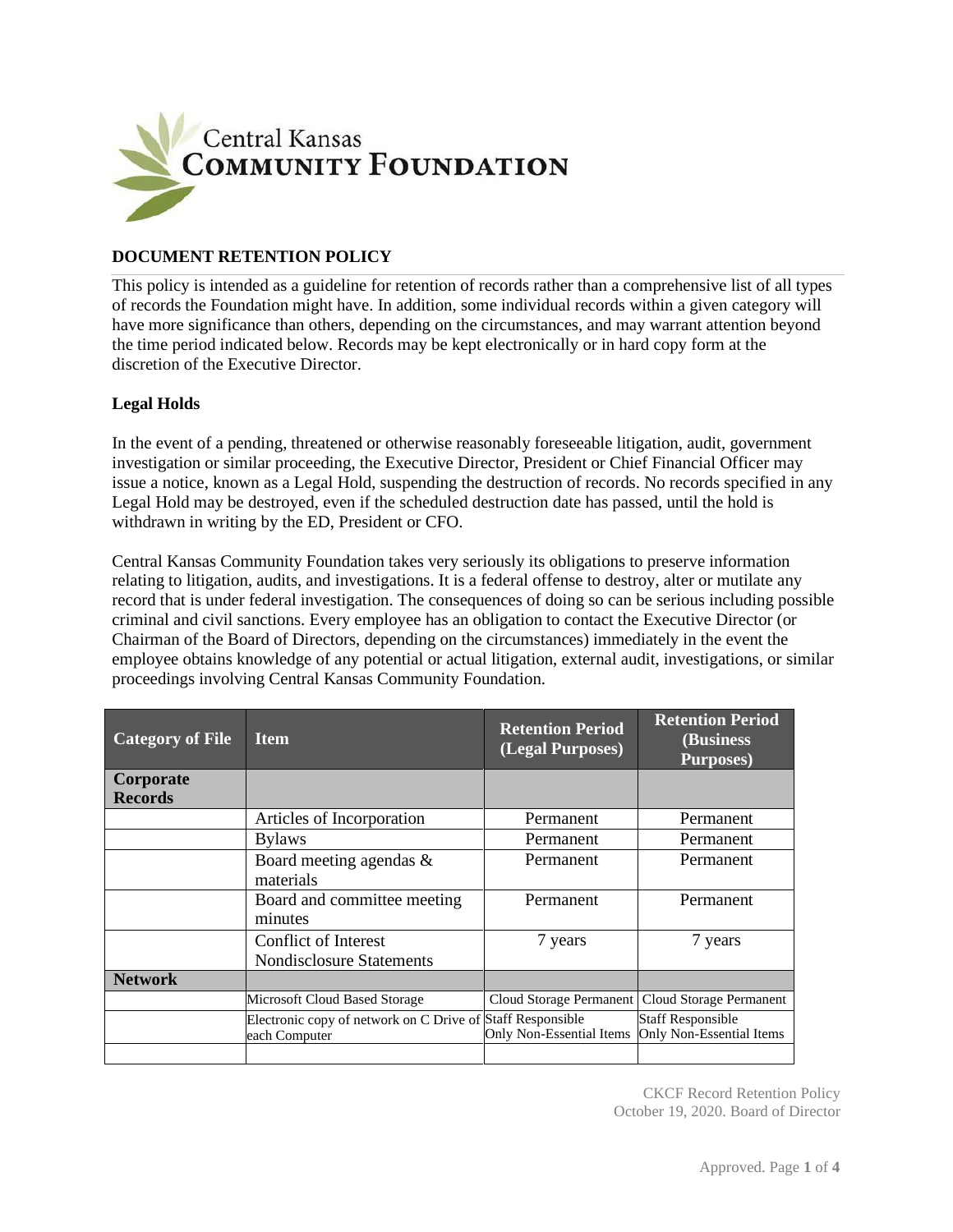| <b>Finance</b>     |                                                          |                     |                   |
|--------------------|----------------------------------------------------------|---------------------|-------------------|
| $GH*$              | Accounting records – paper                               | 7 years             | 7 years           |
|                    | Audit, audit management letter,                          | Permanent           | Permanent         |
|                    | annual report                                            |                     |                   |
| $GH*$              | Bank statements with cancelled                           | 7 years             | 7 years           |
|                    | checks and deposit tickets with                          |                     |                   |
|                    | supporting documents                                     |                     |                   |
|                    | Contracts and agreements                                 | 7 years after all   | Permanent         |
|                    |                                                          | obligations end     |                   |
|                    | Correspondence - general                                 | 7 years             | 7 years           |
|                    | Equipment files & maintenance                            | 7 years after       | 7 years after     |
|                    | records                                                  | disposition         | disposition       |
|                    | Insurance files:                                         |                     |                   |
| Electronic         | Policies                                                 | 7 years             | Permanent         |
|                    | Accident reports, if applicable                          | 7 years             | 7 years           |
|                    | Insurance claims, if applicable                          | 7 years after       | 7 years           |
|                    |                                                          | end of benefits     |                   |
| <b>Investments</b> |                                                          |                     |                   |
|                    | <b>Annual Investment</b>                                 | 7 years             | Permanent         |
|                    | performance reports                                      |                     |                   |
|                    | Investment manager                                       | 7 years             | 7 years           |
|                    | correspondence                                           |                     |                   |
|                    | Investment manager contracts                             | 7 years after all   | 7 years after all |
|                    |                                                          | obligations end     | obligations end   |
| <b>Real Estate</b> |                                                          |                     |                   |
| Electronic         | Leases and legal binder for                              | 7 years after all   | 7 years after all |
|                    | properties used for charitable                           | obligations end     | obligations end   |
|                    | purposes                                                 | Permanent-          | Permanent-        |
|                    | Deeds, mortgages, notes,<br>security agreements for real | in donor file       | in donor file     |
|                    | estate held for sale                                     |                     |                   |
| <b>Regulatory</b>  |                                                          |                     |                   |
| Electronic         | Tax returns                                              | Permanent           | Permanent         |
|                    | IRS exemption determination &                            | Permanent           | Permanent         |
|                    | related correspondence                                   |                     |                   |
|                    | Correspondence with legal                                | 7 years after       | Permanent         |
|                    | counsel regulators, accountants,                         | return is filed     |                   |
|                    | not otherwise listed                                     |                     |                   |
|                    | State registrations                                      | Permanent           | Permanent         |
| Philanthropic      |                                                          |                     |                   |
| <b>Services</b>    |                                                          |                     |                   |
| Electronic         | Fund agreements and fund files                           | Permanent           | Permanent         |
|                    | Fund correspondence relating to                          | Permanent           | Permanent         |
|                    | terms of the fund                                        |                     |                   |
|                    | Gift acknowledgments                                     | 7 years             | 7 years           |
|                    | Gift solicitation                                        | 7 years after final | Permanent         |
|                    |                                                          | distribution of     |                   |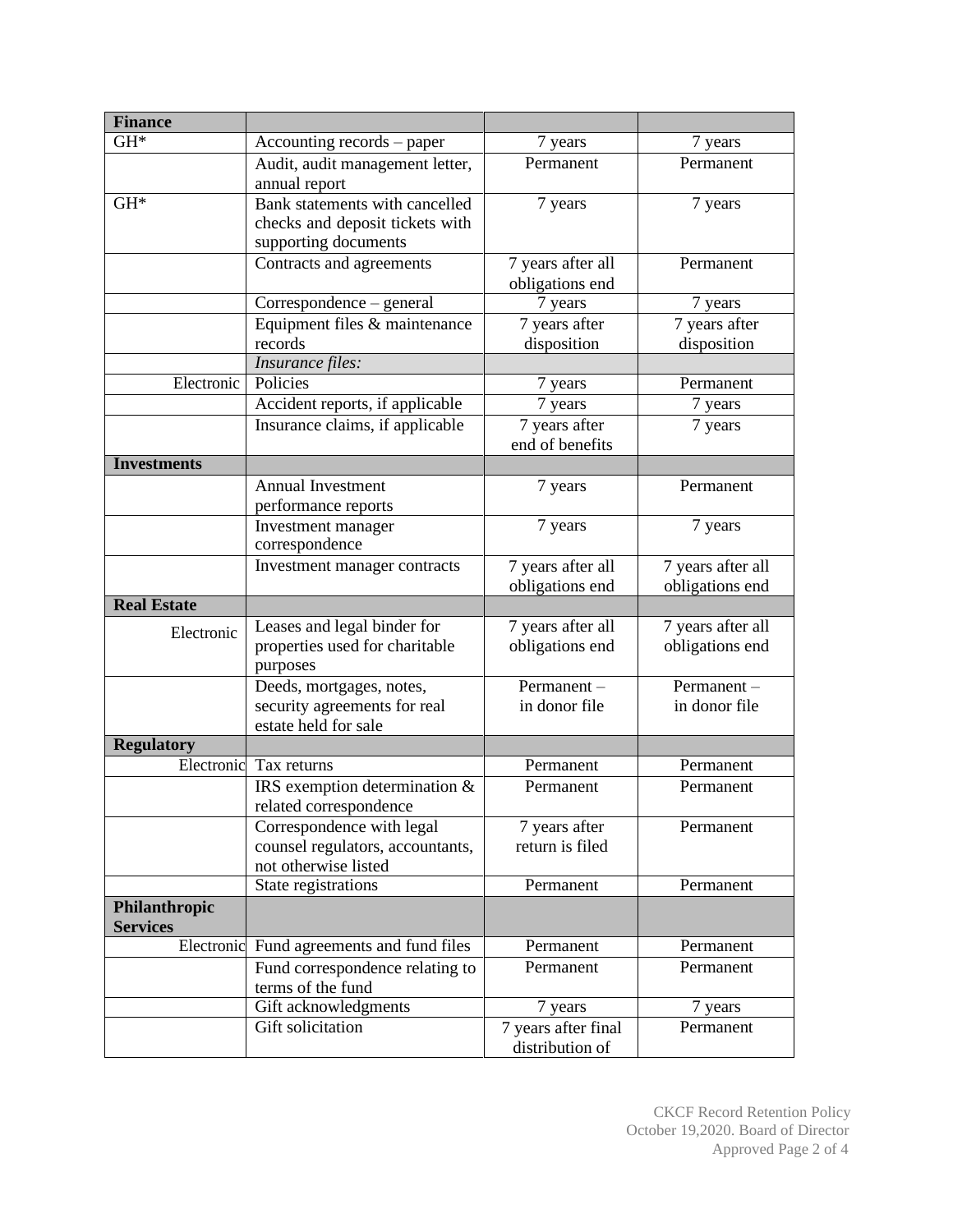|                       |                                                 | funds received in    |                   |
|-----------------------|-------------------------------------------------|----------------------|-------------------|
|                       |                                                 | response to          |                   |
|                       |                                                 | solicitation         |                   |
|                       | Trust agreements and files                      | 7 years after        | Permanent         |
|                       |                                                 | termination of trust |                   |
| <b>Communications</b> |                                                 |                      |                   |
|                       | Annual reports                                  | 7 years              | Permanent         |
|                       | Other publications                              | 7 years              | Permanent         |
|                       | Photos                                          | 7 years              | Permanent         |
|                       | Press clippings and releases                    | 7 years              | Permanent         |
|                       | Research reports/surveys                        | n/a                  | 7 years           |
| <b>Grants</b>         |                                                 |                      |                   |
| $GH^*$ (grant         | Approved grants – all                           | 7 years after        | Permanent in      |
| payment)              | documentation supporting grant                  | completion of        | electronic format |
|                       | payment, including                              | funded program, or   |                   |
|                       | applications, recommendations,                  | date of grant if     |                   |
|                       | due diligence, grant agreement                  | general operating    |                   |
|                       | letters and grant transmittal                   | support              |                   |
|                       | letters. Post grant reporting                   |                      |                   |
|                       | information, outcome analysis.                  |                      |                   |
|                       | Declined and/or withdrawn                       | 7 years              | 7 years           |
|                       | grant applications                              |                      |                   |
|                       | Records from committees,                        | Permanent            | Permanent         |
|                       | including minutes, if any and                   |                      |                   |
|                       | lists of grants recommended for                 |                      |                   |
|                       | approval                                        |                      |                   |
|                       | Scholarship grant records,                      | 7 years              | Permanent in      |
|                       | including applications if CKCF                  |                      | electronic format |
|                       | participates in selection desires               |                      |                   |
| Human                 |                                                 |                      |                   |
| <b>Resources</b>      |                                                 |                      |                   |
| Electronic            | Payroll records including W-2<br>and 1099 forms | 7 years              | 7 years           |
|                       | Personnel files                                 | 7 years              | 7 years           |
|                       | Employee manual                                 | Permanent            | Permanent         |
|                       | Employee and Board                              | 7 years after use    | 7 years after use |
|                       | orientation and training                        | ends                 | ends              |
|                       | materials                                       |                      |                   |
|                       | Workers comp claims (after                      | 7 years              | 7 years           |
|                       | settlement)                                     |                      |                   |
|                       | Consultant's contracts                          | 7 years              | Permanent         |
| <b>Technology</b>     |                                                 |                      |                   |
| Electronic            | Software including licenses and                 | 7 years after all    | 7 years after all |
|                       | support agreements                              | obligations end      | obligations end   |

## **Periodic Destruction**

Documents from the preceding list will periodically be destroyed after the time requirement has been met. In each case, records should be retained for the longer of the periods specified in the "Legal Purposes" and the "Business Purposes" columns. The CFO will be responsible for this schedule.